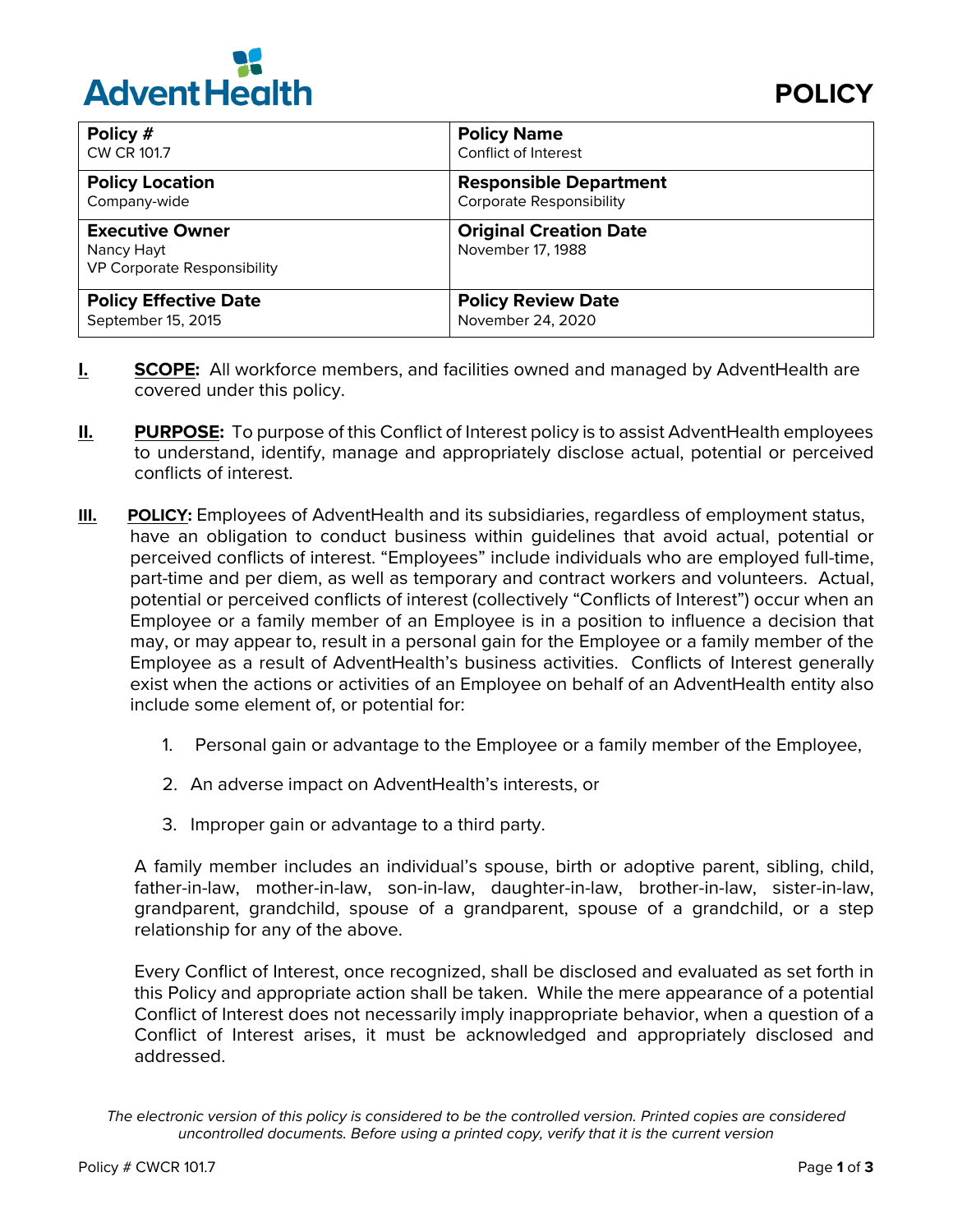See the **Board/Officer Conflict of Interests Policy, CW CR 102** for the policy governing Board Member or Board Officer Conflicts of Interest.

## Disclosure:

Each Employee of an AdventHealth entity is required to disclose Conflicts of Interest as set forth in this Policy. Such disclosure shall include sufficient information about the nature, scope, duration and monetary value of the relationships to allow the AdventHealth entity to assess the potential risk.

At the time of hire by any AdventHealth entity, each Employee shall be required to promptly complete and return a disclosure questionnaire indicating whether any Conflicts of Interest may exist.

On an annual basis and in accordance with the **General Statement of Conduct – Questionnaire Policy, CW CR 101.1**, certain identified Employees shall complete the Code of Conduct questionnaire, which shall include questions identifying Conflicts of Interest. All Employees shall have an ongoing duty to identify and immediately disclose in writing any potential Conflicts of Interest as soon as they are identified to their immediate manager and to the manager one level above their immediate manager (the "Disclosure Recipient"). Employees shall not wait until the annual Code of Conduct questionnaire to disclose any Conflicts of Interest.

## Review:

All disclosures of potential Conflicts of Interest, including responses to the disclosure questionnaires, completed Code of Conduct questionnaires and disclosures made to the Disclosure Recipient, shall be reported to the Regional Corporate Responsibility Officer assigned to the region. The Regional Corporate Responsibility Officer shall conduct such investigations as may be warranted and shall review the disclosures with the Disclosure Recipient. The Disclosure Recipient, in consultation with the Regional Corporate Responsibility Officer, shall determine whether an actual Conflict of Interest exists and, if so, the appropriate course of action to be taken. If the Regional Corporate Responsibility Officer and the Disclosure Recipient disagree about the existence of a Conflict of Interest or the appropriate course of action, they shall consult the Chief Corporate Responsibility Officer. The Regional Corporate Responsibility Officer shall notify the Employee of the course of action determined to be appropriate. Determinations regarding the existence of a Conflict of Interest and, if applicable, the responsive course of action shall be reviewed by the Chief Corporate Responsibility Officer or his or her designee at least annually to ensure consistency.

## Disciplinary Measures:

If an Employee intentionally fails to disclose a potential Conflict of Interest or takes action in contravention of the approved course of action, he or she shall be appropriately disciplined commensurate with the seriousness of the action, up to and including termination.

*The electronic version of this policy is considered to be the controlled version. Printed copies are considered uncontrolled documents. Before using a printed copy, verify that it is the current version*